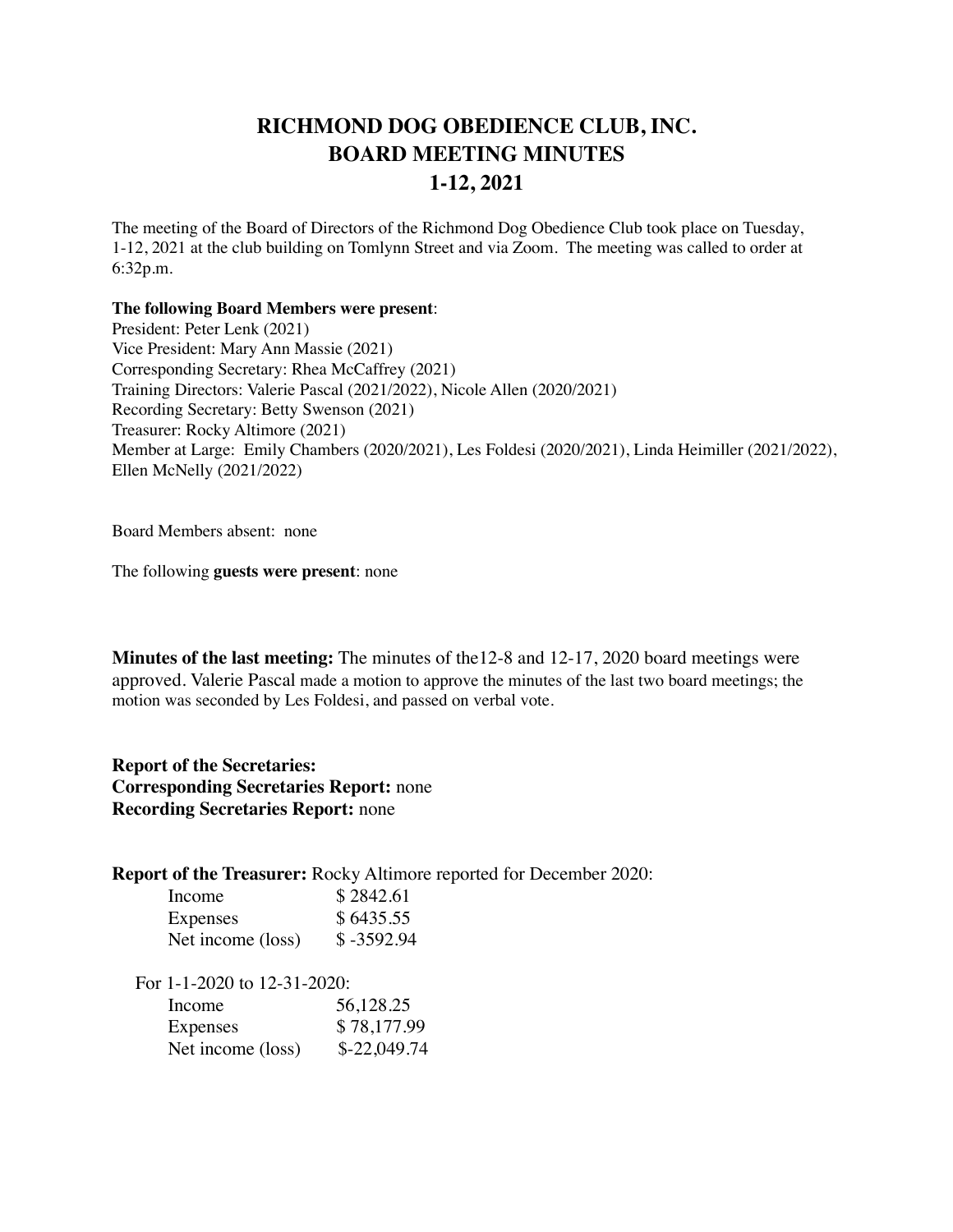Rocky also reported that out of 131 dues notices sent out, 55 have already been paid, with over 80% paid on line.

## **Report of Committees**

Mary Ann Massie said she had written an article for the Pawprint asking for committee chair volunteers, but the article has not yet been published.

**-Audit: Les Foldes**i volunteered to chair the audit committee and Mary Ann Massie volunteered to serve on the committee as well as to recruit the required third member

**-Historian:** Valerie Pascal asked when title pins were to be awarded to members and it was informally decided that there was no rush to get that done; it could be some time in the next few months

**-Trials and Events**: The 1-17-21 scent Work seminar set up by Theresa Meyers has filled working slots, audit spaces are still available. The 2-20&21-21 Rally and Obedience trials are on track. Limiting the number of people in the building at one time is not expected to be an issue.

**-Tracking:** Betty Swenson reported everything is going as expected for the 3-7-21 tracking test

**-Training:** Nicole Allen said that several classes had started this week, and that a new Puppy and a new Tricks taught by Crystal Meadows, as well as Judi Edwards' Foundation Skills class were scheduled to begin 1-27-21

**Unfinished Business**: The need to hold a membership meeting on Feb. 2 was discussed. Valerie Pascal will contact Kelly Gannon about being the club's official Zoom operator and will try to recruit at least one other member capable of doing that job via the club's Facebook page

**Presentation of Applications for Membership:** There were no new membership applications . The Fraziers will be voted on at the February meeting

**New Business**: Issues surrounding the publication of the Pawprint were discussed. Valerie Pascal moved to have the minutes of membership and board meetings placed on the website, Mary Ann Massie seconded and the motion passed by voice vote. It was also decided to send out meeting notices via the website and/or Facebook.

Rocky Altimore made a motion to use Ray Crump, CPA (as in years past) to do our income taxes, at a cost not to exceed \$600. Valarie Pascal seconded and the motion passed.

Les Foldesi brought up for consideration the issue of several needed changes for the Standing Rules, and also ways to try to recruit more younger members. We will all think about those concerns.

Mary Ann Massie suggested trying to sell the unused show mats and ring gates. This idea was shelved based on the fact that it costs us nothing to store the equipment and we may need it if we ever have to move to a new location.